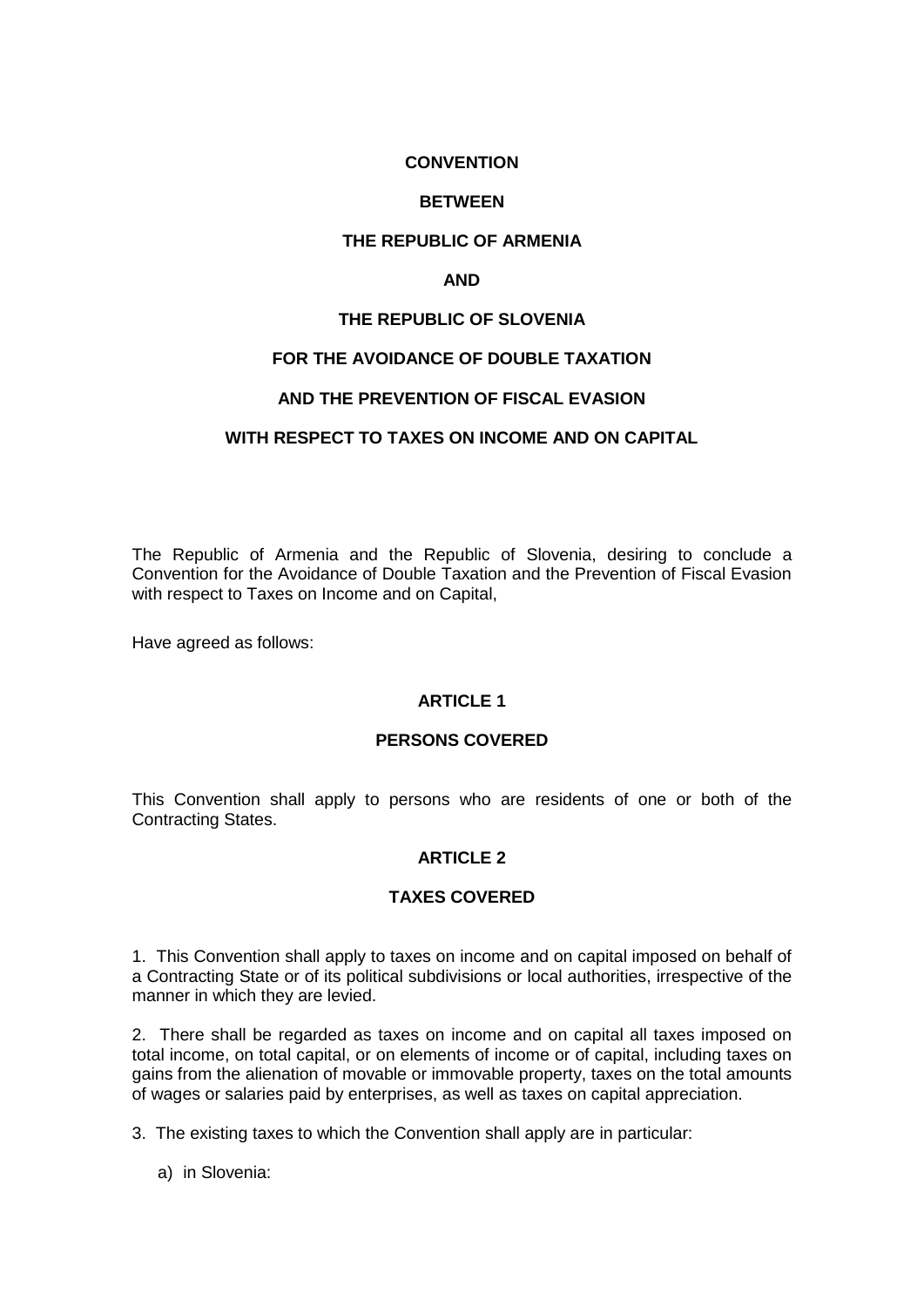- (i) the tax on income of legal persons;
- (ii) the tax on income of individuals;
- (iii) the tax on property;

(hereinafter referred to as "Slovenian tax");

- b) in Armenia:
	- (i) the profit tax;
	- (ii) the income tax;
	- (iii) the property tax;

(hereinafter referred to as "Armenian tax").

4. The Convention shall apply also to any identical or substantially similar taxes that are imposed after the date of signature of the Convention in addition to, or in place of, the existing taxes. The competent authorities of the Contracting States shall notify each other of any significant changes that have been made in their taxation laws.

#### **ARTICLE 3**

#### **GENERAL DEFINITIONS**

- 1. For the purposes of this Convention, unless the context otherwise requires:
	- a) the term "Slovenia" means the Republic of Slovenia and, when used in a geographical sense, means the territory of Slovenia as well as those maritime areas over which Slovenia may exercise sovereign or jurisdictional rights in accordance with its internal legislation and international law;
	- b) the term "Armenia" means the Republic of Armenia and, when used in the geographical sense, means the territory, including land, waters, subsoil and air spaces upon which the Republic of Armenia exercises its sovereign rights and jurisdiction according to national legislation and international law;
	- c) the terms "a Contracting State" and "the other Contracting State" mean Slovenia or Armenia, as the context requires;
	- d) the term "person" includes an individual, a company and any other body of persons;
	- e) the term "company" means any body corporate or any entity that is treated as a body corporate for tax purposes;
	- f) the term "enterprise" applies to the carrying on of any business;
	- g) the terms "enterprise of a Contracting State" and "enterprise of the other Contracting State" mean respectively an enterprise carried on by a resident of a Contracting State and an enterprise carried on by a resident of the other Contracting State;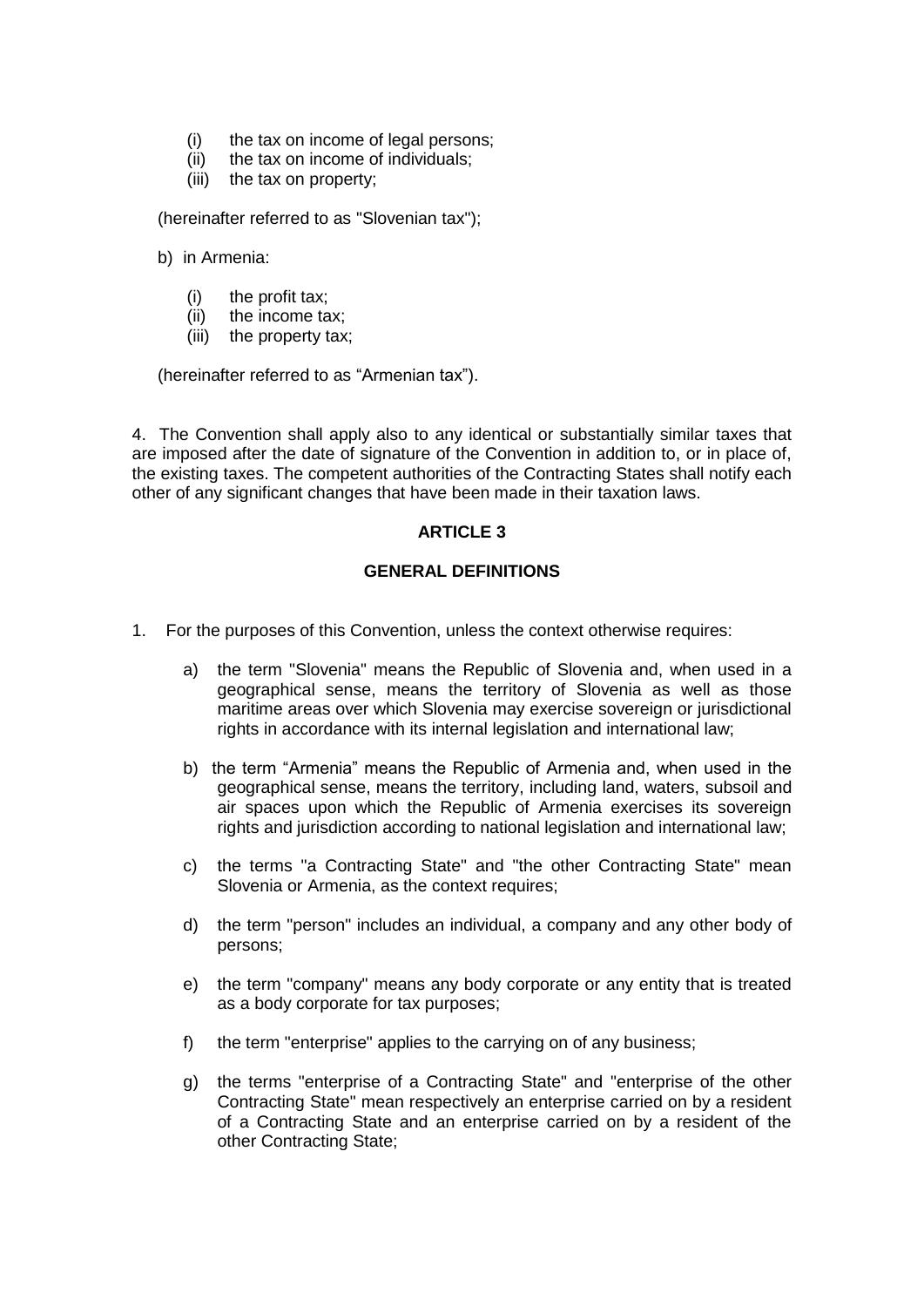- h) the term "international traffic" means any transport by a ship, aircraft or road vehicle operated by an enterprise of a Contracting State, except when the ship, aircraft or road vehicle is operated solely between places in the other Contracting State;
- i) the term "competent authority" means:
	- (i) in Slovenia: the Ministry of Finance of the Republic of Slovenia or its authorised representative;
	- (ii) in Armenia: Ministry of Finance and State Revenue Committee or their authorised representatives;
- j) the term "national", in relation to a Contracting State, means:
	- (i) any individual possessing the nationality of a Contracting State;
	- (ii) any legal person, partnership or association deriving its status as such from the laws in force in that Contracting State;
- k) the term "business" includes the performance of professional services and of other activities of an independent character.

2. As regards the application of the Convention at any time by a Contracting State, any term not defined therein shall, unless the context otherwise requires, have the meaning that it has at that time under the law of that State for the purposes of the taxes to which the Convention applies, any meaning under the applicable tax laws of that State prevailing over a meaning given to the term under other laws of that State.

# **ARTICLE 4**

# **RESIDENT**

1. For the purposes of this Convention, the term "resident of a Contracting State" means any person who, under the laws of that State, is liable to tax therein by reason of his domicile, residence, place of incorporation, place of management or any other criterion of a similar nature, and also includes that State and any political subdivision or local authority thereof. This term, however, does not include any person who is liable to tax in that State in respect only of income from sources in that State or capital situated therein.

2. Where by reason of the provisions of paragraph 1 an individual is a resident of both Contracting States, then his status shall be determined as follows:

- a) he shall be deemed to be a resident only of the State in which he has a permanent home available to him; if he has a permanent home available to him in both States, he shall be deemed to be a resident only of the State with which his personal and economic relations are closer (centre of vital interests);
- b) if the State in which he has his centre of vital interests cannot be determined, or if he has not a permanent home available to him in either State, he shall be deemed to be a resident only of the State in which he has an habitual abode;
- c) if he has an habitual abode in both States or in neither of them, he shall be deemed to be a resident only of the State of which he is a national;
- d) if he is a national of both States or of neither of them, the competent authorities of the Contracting States shall settle the question by mutual agreement.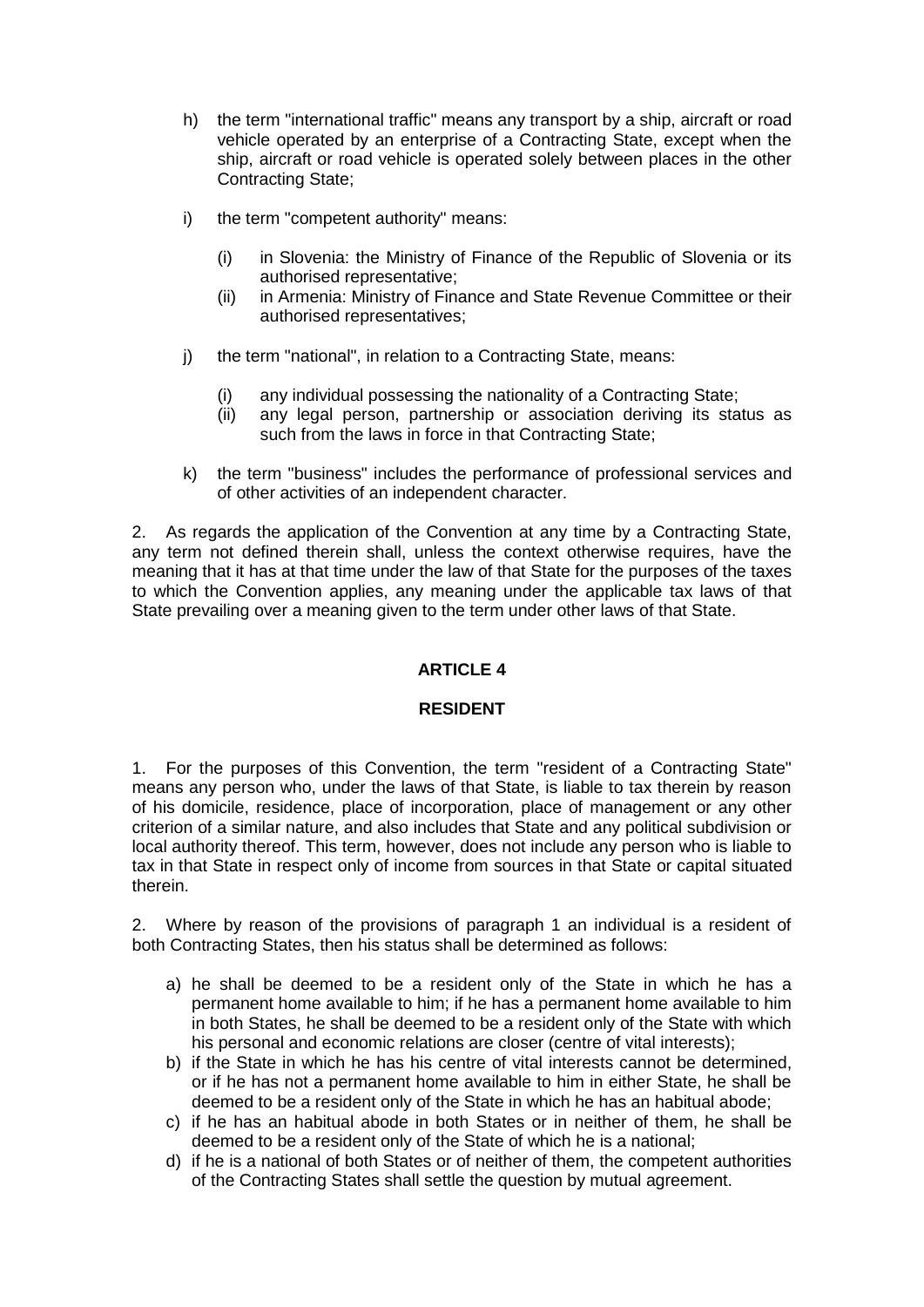3. Where by reason of the provisions of paragraph 1 a person other than an individual is a resident of both Contracting States, then it shall be deemed to be a resident only of the State in which its place of effective management is situated.

# **ARTICLE 5**

### **PERMANENT ESTABLISHMENT**

1. For the purposes of this Convention, the term "permanent establishment" means a fixed place of business through which the business of an enterprise is wholly or partly carried on.

2. The term "permanent establishment" includes especially:

- a) a place of management;
- b) a branch;
- c) an office;
- d) a factory;
- e) a workshop, and
- f) a mine, an oil or gas well, a quarry or any other place of exploration or extraction of natural resources.

3. A building site, a construction, assembly or installation project or a supervisory or consultancy activity connected therewith, constitutes a permanent establishment only if such site, project or activity lasts in the territory of a Contracting State for a period of more than six months.

4. Notwithstanding the preceding provisions of this Article, the term "permanent establishment" shall be deemed not to include:

- a) the use of facilities solely for the purpose of storage, display or delivery of goods or merchandise belonging to the enterprise;
- b) the maintenance of a stock of goods or merchandise belonging to the enterprise solely for the purpose of storage, display or delivery;
- c) the maintenance of a stock of goods or merchandise belonging to the enterprise solely for the purpose of processing by another enterprise;
- d) the maintenance of a fixed place of business solely for the purpose of purchasing goods or merchandise or of collecting information, for the enterprise;
- e) the maintenance of a fixed place of business solely for the purpose of carrying on, for the enterprise, any other activity of a preparatory or auxiliary character;
- f) the maintenance of a fixed place of business solely for any combination of activities mentioned in subparagraphs a) to e), provided that the overall activity of the fixed place of business resulting from this combination is of a preparatory or auxiliary character.

5. Notwithstanding the provisions of paragraphs 1 and 2, where a person - other than an agent of an independent status to whom paragraph 6 applies - is acting on behalf of an enterprise and has, and habitually exercises, in a Contracting State an authority to conclude contracts in the name of the enterprise, that enterprise shall be deemed to have a permanent establishment in that State in respect of any activities which that person undertakes for the enterprise, unless the activities of such person are limited to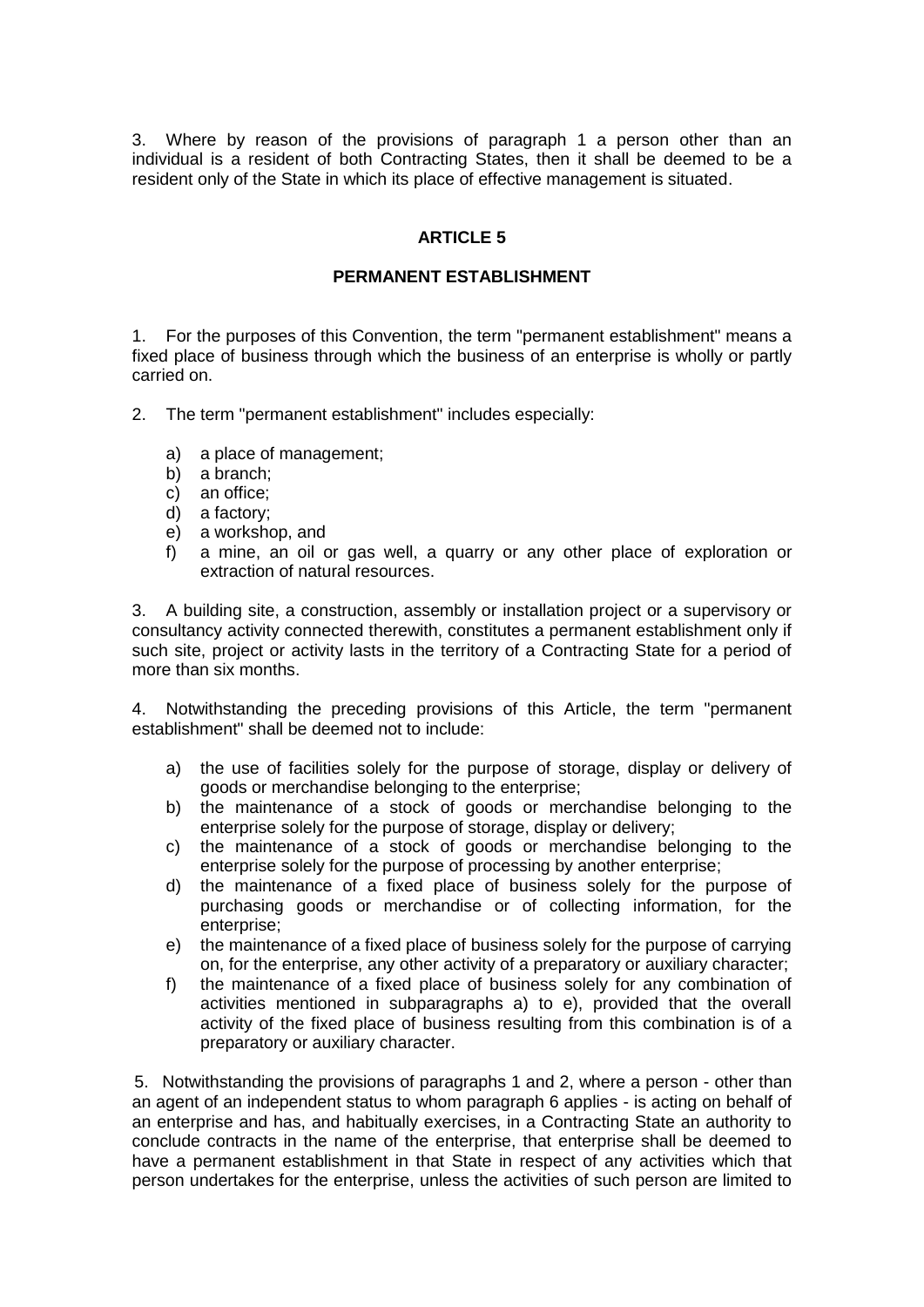those mentioned in paragraph 4 which, if exercised through a fixed place of business, would not make this fixed place of business a permanent establishment under the provisions of that paragraph.

6. An enterprise shall not be deemed to have a permanent establishment in a Contracting State merely because it carries on business in that State through a broker, general commission agent or any other agent of an independent status, provided that such persons are acting in the ordinary course of their business. However, when the activities of such an agent are devoted wholly or almost wholly on behalf of that enterprise, and conditions are made or imposed between that enterprise and the agent in their commercial and financial relations which differ from those which would have been made between independent enterprises, he will not be considered an agent of an independent status within the meaning of this paragraph.

7. The fact that a company which is a resident of a Contracting State controls or is controlled by a company which is a resident of the other Contracting State, or which carries on business in that other State (whether through a permanent establishment or otherwise), shall not of itself constitute either company a permanent establishment of the other.

# **ARTICLE 6**

# **INCOME FROM IMMOVABLE PROPERTY**

1. Income derived by a resident of a Contracting State from immovable property (including income from agriculture or forestry) situated in the other Contracting State may be taxed in that other State.

2. The term "immovable property" shall have the meaning which it has under the law of the Contracting State in which the property in question is situated. The term shall in any case include property accessory to immovable property, livestock and equipment used in agriculture and forestry, rights to which the provisions of general law respecting landed property apply, usufruct of immovable property and rights to variable or fixed payments as consideration for the working of, or the right to work, mineral deposits, sources and other natural resources; ships, aircraft and road vehicles shall not be regarded as immovable property.

3. The provisions of paragraph 1 shall apply to income derived from the direct use, letting, or use in any other form of immovable property.

4. The provisions of paragraphs 1 and 3 shall also apply to the income from immovable property of an enterprise.

# **ARTICLE 7**

# **BUSINESS PROFITS**

1. The profits of an enterprise of a Contracting State shall be taxable only in that State unless the enterprise carries on business in the other Contracting State through a permanent establishment situated therein. If the enterprise carries on business as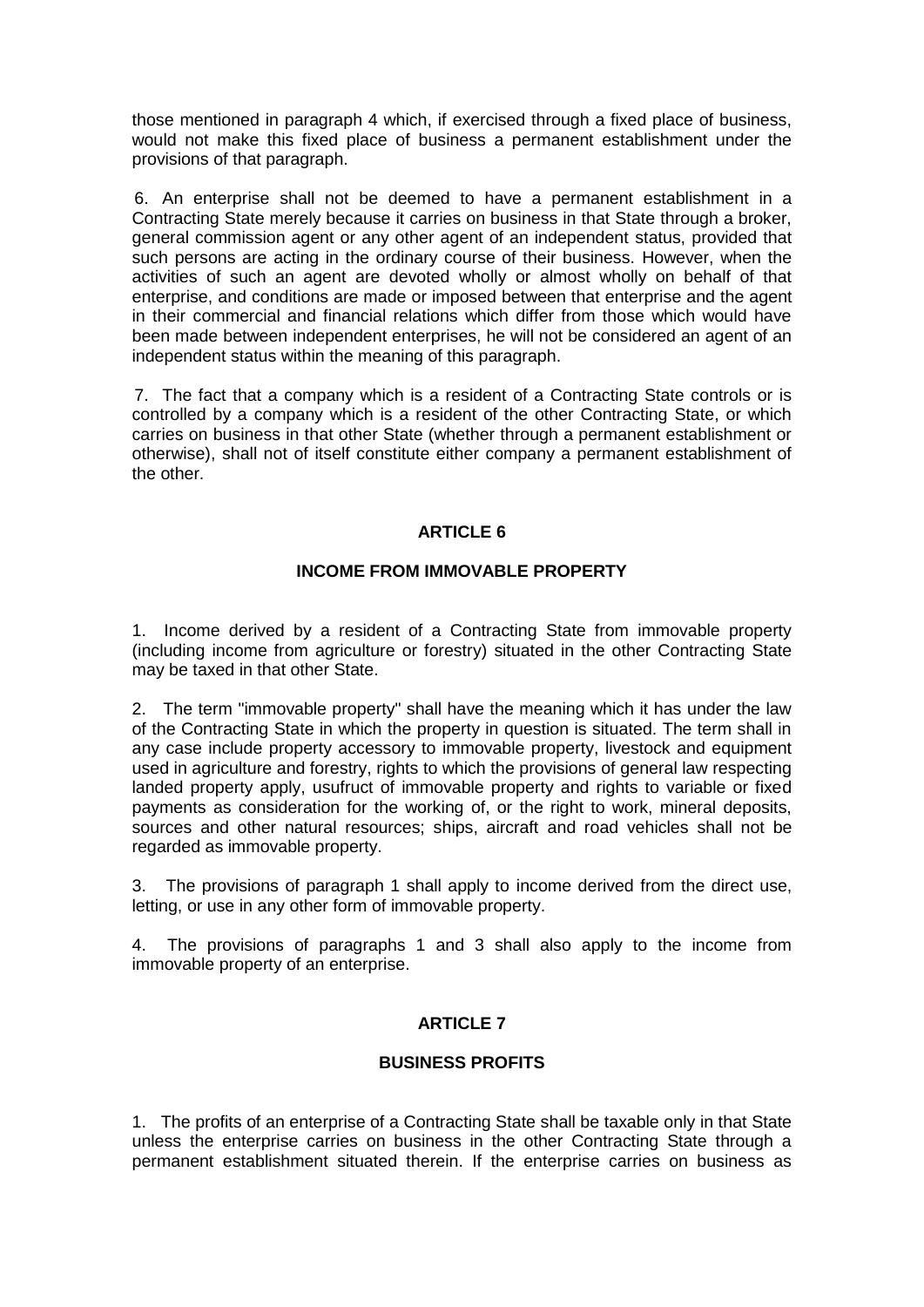aforesaid, the profits of the enterprise may be taxed in the other State but only so much of them as is attributable to that permanent establishment.

2. Subject to the provisions of paragraph 3, where an enterprise of a Contracting State carries on business in the other Contracting State through a permanent establishment situated therein, there shall in each Contracting State be attributed to that permanent establishment the profits which it might be expected to make if it were a distinct and separate enterprise engaged in the same or similar activities under the same or similar conditions and dealing wholly independently with the enterprise of which it is a permanent establishment.

3. In determining the profits of a permanent establishment, there shall be allowed as deductions expenses (other than expenses which would not be deductible if that permanent establishment were a separate enterprise of a Contracting State) which are incurred for the purposes of the permanent establishment, including executive and general administrative expenses so incurred, whether in the State in which the permanent establishment is situated or elsewhere.

4. Insofar as it has been customary in a Contracting State to determine the profits to be attributed to a permanent establishment on the basis of an apportionment of the total profits of the enterprise to its various parts, nothing in paragraph 2 shall preclude that Contracting State from determining the profits to be taxed by such an apportionment as may be customary; the method of apportionment adopted shall, however, be such that the result shall be in accordance with the principles contained in this Article.

5. No profits shall be attributed to a permanent establishment by reason of the mere purchase by that permanent establishment of goods or merchandise for the enterprise.

6. For the purposes of the preceding paragraphs, the profits to be attributed to the permanent establishment shall be determined by the same method year by year unless there is good and sufficient reason to the contrary.

7. Where profits include items of income which are dealt with separately in other Articles of this Convention, then the provisions of those Articles shall not be affected by the provisions of this Article.

# **ARTICLE 8**

# **INTERNATIONAL TRAFFIC**

1. Profits derived by an enterprise of a Contracting State from the operation of ships, aircraft or road vehicles in international traffic shall be taxable only in that State.

2. The provisions of paragraph 1 shall also apply to profits from the participation in a pool, a joint business or an international operating agency.

# **ARTICLE 9**

# **ASSOCIATED ENTERPRISES**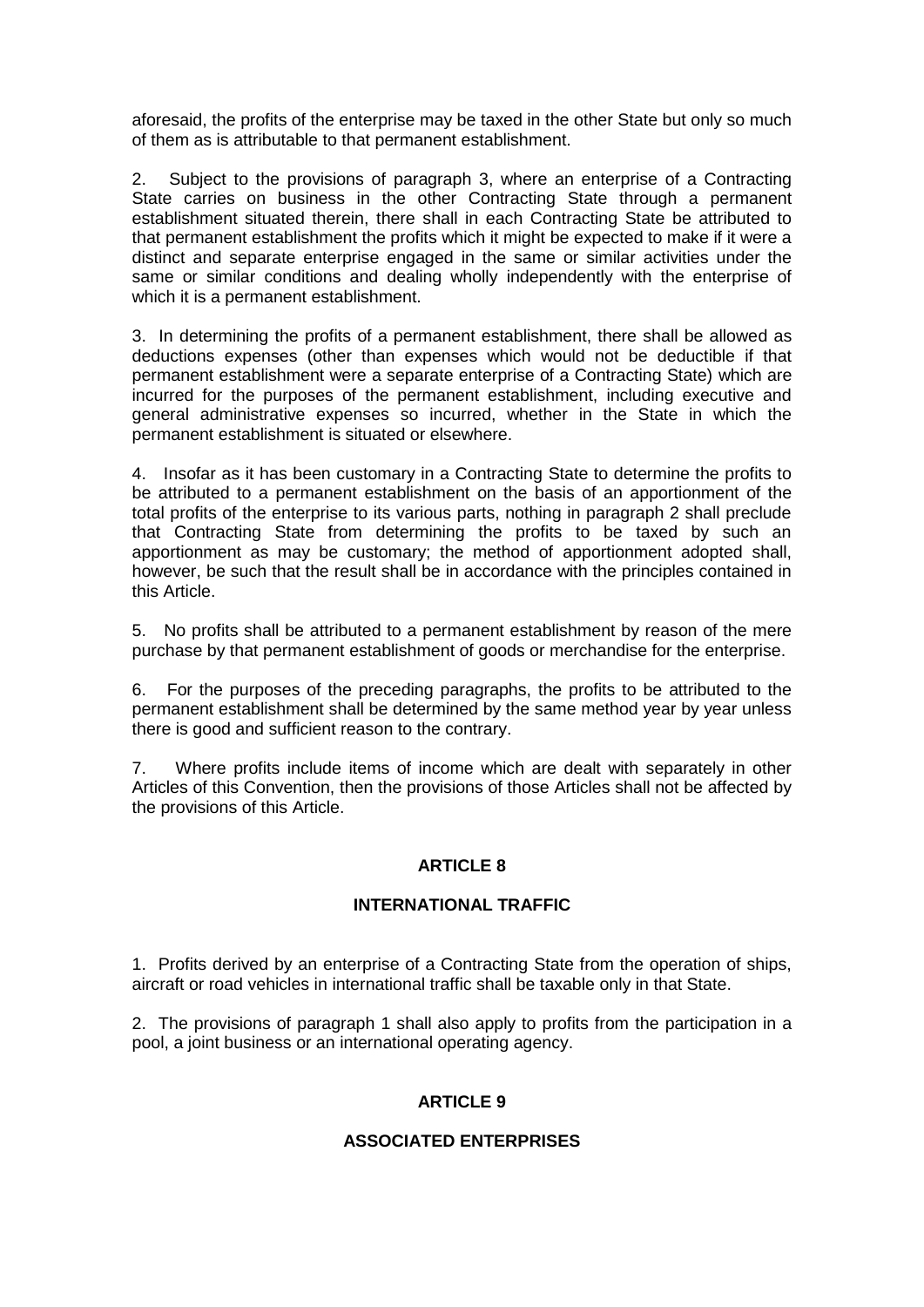- 1. Where
	- a) an enterprise of a Contracting State participates directly or indirectly in the management, control or capital of an enterprise of the other Contracting State, or
	- b) the same persons participate directly or indirectly in the management, control or capital of an enterprise of a Contracting State and an enterprise of the other Contracting State,

and in either case conditions are made or imposed between the two enterprises in their commercial or financial relations which differ from those which would be made between independent enterprises, then any profits which would, but for those conditions, have accrued to one of the enterprises, but, by reason of those conditions, have not so accrued, may be included in the profits of that enterprise and taxed accordingly.

2. Where a Contracting State includes in the profits of an enterprise of that State - and taxes accordingly - profits on which an enterprise of the other Contracting State has been charged to tax in that other State and the profits so included are profits which would have accrued to the enterprise of the first-mentioned State if the conditions made between the two enterprises had been those which would have been made between independent enterprises, then that other State shall make an appropriate adjustment to the amount of the tax charged therein on those profits if that other State considers the adjustment justified. In determining such adjustment, due regard shall be had to the other provisions of this Convention and the competent authorities of the Contracting States shall if necessary consult each other.

# **ARTICLE 10**

# **DIVIDENDS**

1. Dividends paid by a company which is a resident of a Contracting State to a resident of the other Contracting State may be taxed in that other State.

2. However, such dividends may also be taxed in the Contracting State of which the company paying the dividends is a resident and according to the laws of that State, but if the beneficial owner of the dividends is a resident of the other Contracting State, the tax so charged shall not exceed:

- a) 5 per cent of the gross amount of the dividends if the beneficial owner is a company (other than a partnership) which holds directly at least 25 per cent of the capital of the company paying the dividends;
- b) 10 per cent of the gross amount of the dividends in all other cases.

The competent authorities of the Contracting States shall by mutual agreement settle the mode of application of these limitations.

This paragraph shall not affect the taxation of the company in respect of the profits out of which the dividends are paid.

3. The term "dividends" as used in this Article means income from shares or other rights, not being debt-claims, participating in profits, as well as income from other corporate rights which is subjected to the same taxation treatment as income from shares by the laws of the State of which the company making the distribution is a resident.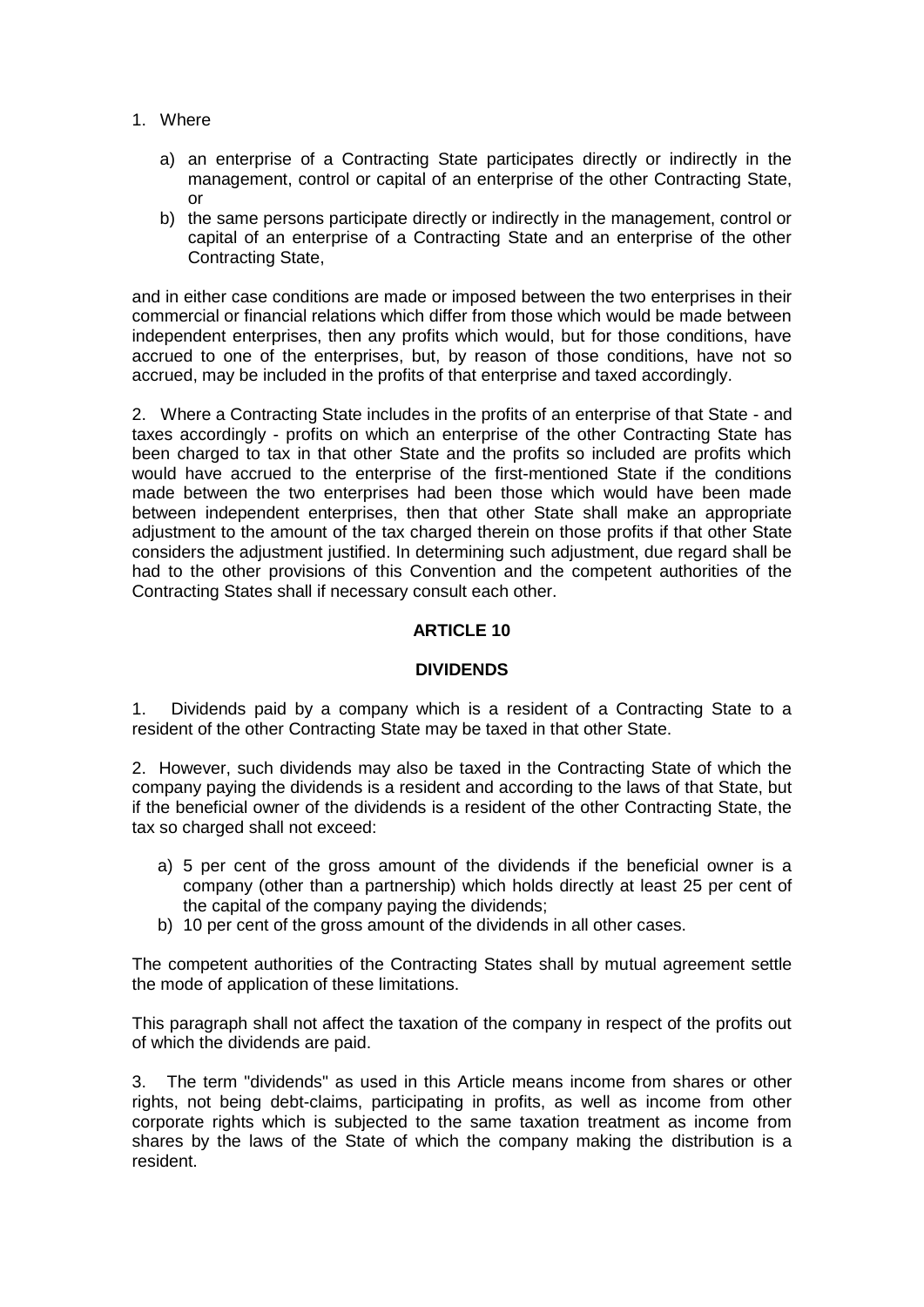4. The provisions of paragraphs 1 and 2 shall not apply if the beneficial owner of the dividends, being a resident of a Contracting State, carries on business in the other Contracting State of which the company paying the dividends is a resident through a permanent establishment situated therein and the holding in respect of which the dividends are paid is effectively connected with such permanent establishment. In such case the provisions of Article 7 shall apply.

5. Where a company which is a resident of a Contracting State derives profits or income from the other Contracting State, that other State may not impose any tax on the dividends paid by the company, except insofar as such dividends are paid to a resident of that other State or insofar as the holding in respect of which the dividends are paid is effectively connected with a permanent establishment situated in that other State, nor subject the company's undistributed profits to a tax on the company's undistributed profits, even if the dividends paid or the undistributed profits consist wholly or partly of profits or income arising in such other State.

# **ARTICLE 11**

# **INTEREST**

1. Interest arising in a Contracting State and paid to a resident of the other Contracting State may be taxed in that other State.

2. However, such interest may also be taxed in the Contracting State in which it arises and according to the laws of that State, but if the beneficial owner of the interest is a resident of the other Contracting State, the tax so charged shall not exceed 10 per cent of the gross amount of the interest. The competent authorities of the Contracting States shall by mutual agreement settle the mode of application of this limitation.

3. Notwithstanding the provisions of paragraph 2, interest arising in a Contracting State shall be exempt from tax in that State if:

- a) the payer of the interest is the Government of that Contracting State or a political subdivision or a local authority or Central Bank thereof;
- b) the interest is paid to the Government of the other Contracting State or a political subdivision or a local authority or Central Bank thereof;
- c) the interest is paid in respect of a loan made, approved, guaranteed or insured by the institution of the other Contacting State on account of that State as authorized in accordance with special domestic law on insurance and financing of international business transactions.

4. The term "interest" as used in this Article means income from debt-claims of every kind, whether or not secured by mortgage and whether or not carrying a right to participate in the debtor's profits, and in particular, income from government securities and income from bonds or debentures, including premiums and prizes attaching to such securities, bonds or debentures. Penalty charges for late payment shall not be regarded as interest for the purpose of this Article.

5. The provisions of paragraphs 1, 2 and 3 shall not apply if the beneficial owner of the interest, being a resident of a Contracting State, carries on business in the other Contracting State in which the interest arises through a permanent establishment situated therein and the debt-claim in respect of which the interest is paid is effectively connected with such permanent establishment. In such case the provisions of Article 7 shall apply.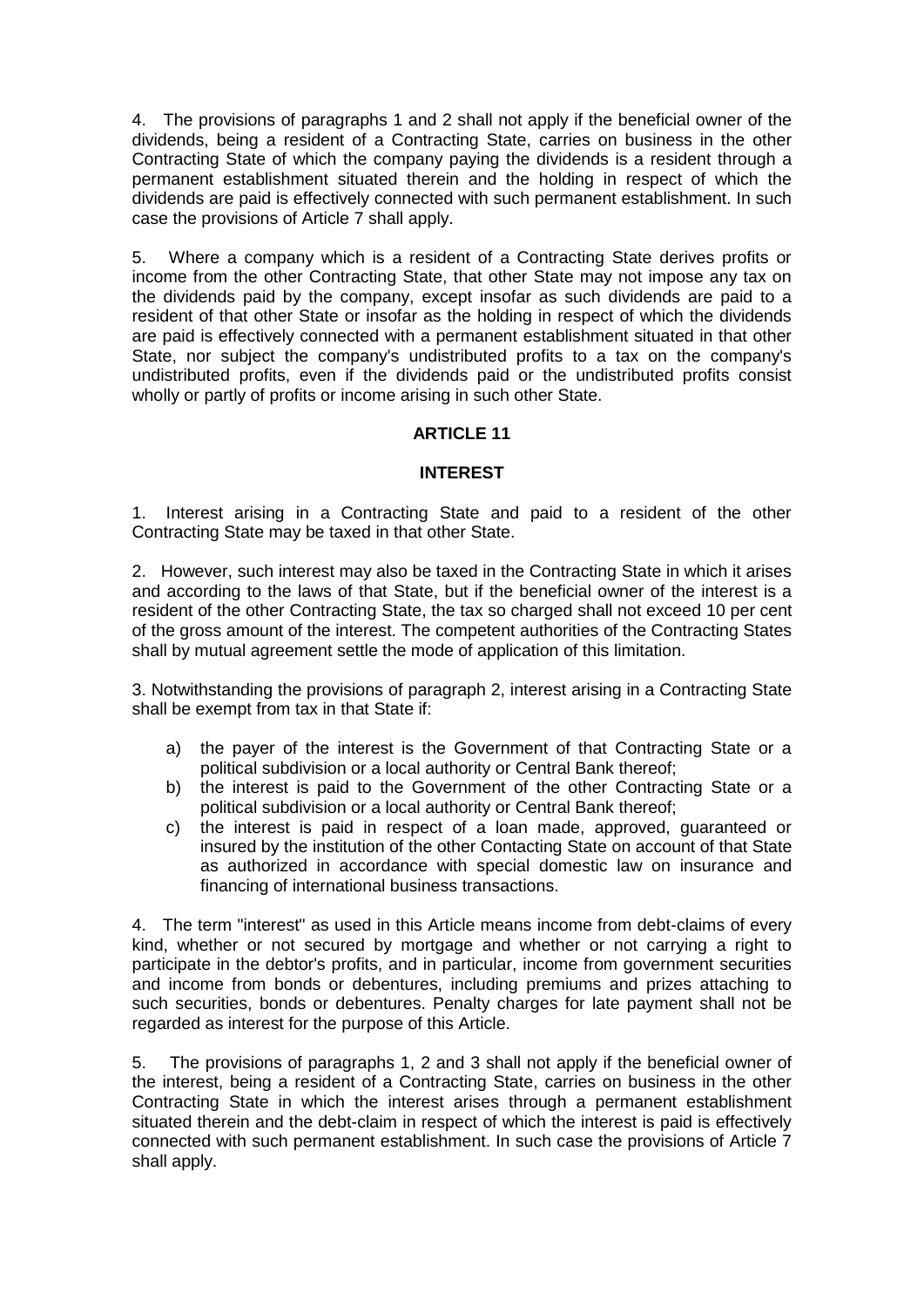6. Interest shall be deemed to arise in a Contracting State when the payer is a resident of that State. Where, however, the person paying the interest, whether he is a resident of a Contracting State or not, has in a Contracting State a permanent establishment in connection with which the indebtedness on which the interest is paid was incurred, and such interest is borne by such permanent establishment, then such interest shall be deemed to arise in the State in which the permanent establishment is situated.

7. Where, by reason of a special relationship between the payer and the beneficial owner or between both of them and some other person, the amount of the interest, having regard to the debt-claim for which it is paid, exceeds the amount which would have been agreed upon by the payer and the beneficial owner in the absence of such relationship, the provisions of this Article shall apply only to the last-mentioned amount. In such case, the excess part of the payments shall remain taxable according to the laws of each Contracting State, due regard being had to the other provisions of this Convention.

# **ARTICLE 12**

## **ROYALTIES**

1. Royalties arising in a Contracting State and paid to a resident of the other Contracting State may be taxed in that other State.

2. However, such royalties may also be taxed in the Contracting State in which they arise and according to the laws of that State, but if the beneficial owner of the royalties is a resident of the other Contracting State, the tax so charged shall not exceed 5 per cent of the gross amount of such royalties. The competent authorities of the Contracting States shall by mutual agreement settle the mode of application of this limitation.

3. The term "royalties" as used in this Article means payments of any kind received as a consideration for the use of, or the right to use, any copyright of literary, artistic or scientific work including cinematograph films or films or tapes used for radio or television broadcasting, any patent, trade mark, design or model, plan, secret formula or process, or for the use of, or the right to use, industrial, commercial or scientific equipment, or for information concerning industrial, commercial or scientific experience.

4. The provisions of paragraph 1 and 2 shall not apply if the beneficial owner of the royalties, being a resident of a Contracting State, carries on business in the other Contracting State in which the royalties arise through a permanent establishment situated therein and the right or property in respect of which the royalties are paid is effectively connected with such permanent establishment. In such case the provisions of Article 7 shall apply.

5. Royalties shall be deemed to arise in a Contracting State when the payer is a resident of that State. Where, however, the person paying the royalties, whether he is a resident of a Contracting State or not, has in a Contracting State a permanent establishment in connection with which the liability to pay the royalties was incurred, and such royalties are borne by such permanent establishment, then such royalties shall be deemed to arise in the State in which the permanent establishment is situated.

6. Where, by reason of a special relationship between the payer and the beneficial owner or between both of them and some other person, the amount of the royalties, having regard to the use, right or information for which they are paid, exceeds the amount which would have been agreed upon by the payer and the beneficial owner in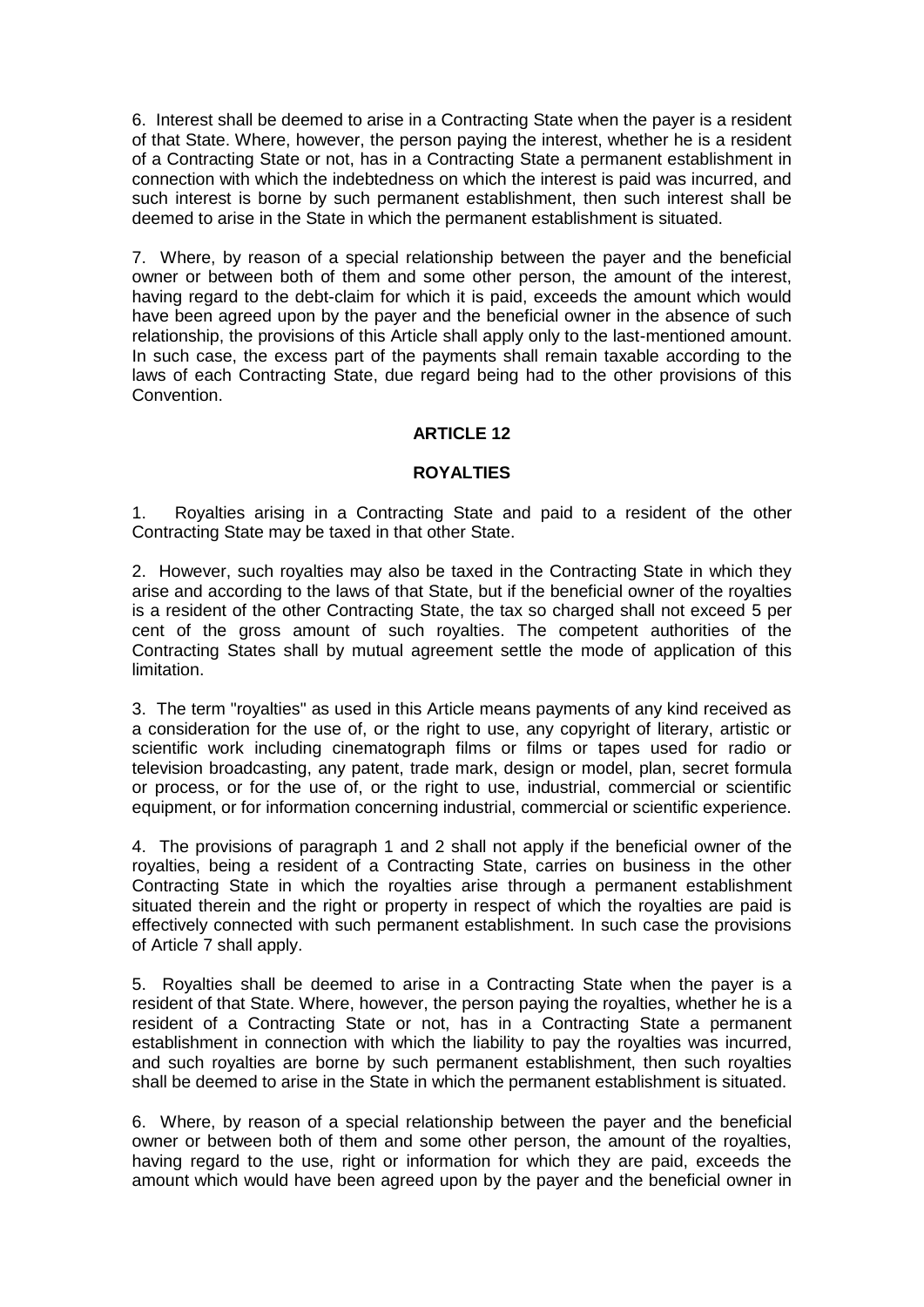the absence of such relationship, the provisions of this Article shall apply only to the last-mentioned amount. In such case, the excess part of the payments shall remain taxable according to the laws of each Contracting State, due regard being had to the other provisions of this Convention.

# **ARTICLE 13**

# **CAPITAL GAINS**

1. Gains derived by a resident of a Contracting State from the alienation of immovable property referred to in Article 6 and situated in the other Contracting State may be taxed in that other State.

2. Gains from the alienation of movable property forming part of the business property of a permanent establishment which an enterprise of a Contracting State has in the other Contracting State, including such gains from the alienation of such a permanent establishment (alone or with the whole enterprise), may be taxed in that other State.

3. Gains derived by an enterprise of a Contracting State from the alienation of ships, aircraft or road vehicles operated in international traffic, or movable property pertaining to the operation of such ships, aircraft or road vehicles, shall be taxable only in that State.

4. Gains derived by a resident of a Contracting State from the alienation of shares or of an comparable interest of any kind deriving more than 50 per cent of their value directly or indirectly from immovable property situated in the other Contracting State may be taxed in that other State.

5. Gains from the alienation of any property, other than that referred to in paragraphs 1, 2, 3 and 4, shall be taxable only in the Contracting State of which the alienator is a resident.

# **ARTICLE 14**

#### **INCOME FROM EMPLOYMENT**

1. Subject to the provisions of Articles 15, 17, 18 and 19, salaries, wages and other similar remuneration derived by a resident of a Contracting State in respect of an employment shall be taxable only in that State unless the employment is exercised in the other Contracting State. If the employment is so exercised, such remuneration as is derived therefrom may be taxed in that other State.

2. Notwithstanding the provisions of paragraph 1, remuneration derived by a resident of a Contracting State in respect of an employment exercised in the other Contracting State shall be taxable only in the first-mentioned State if:

- a) the recipient is present in the other State for a period or periods not exceeding in the aggregate 183 days in any twelve month period commencing or ending in the fiscal year concerned, and
- b) the remuneration is paid by, or on behalf of, an employer who is not a resident of the other State, and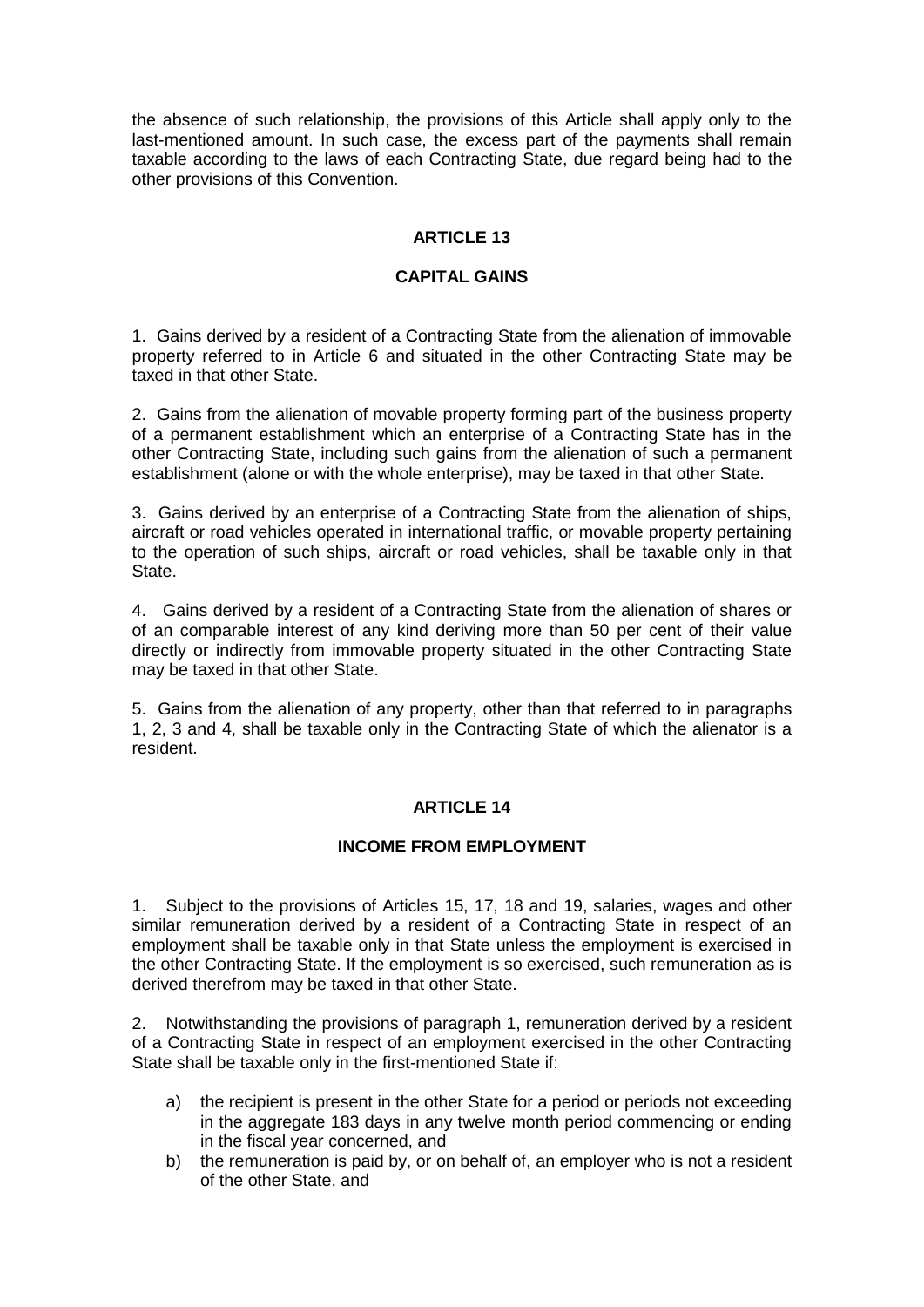c) the remuneration is not borne by a permanent establishment which the employer has in the other State.

3. Notwithstanding the preceding provisions of this Article, remuneration derived in respect of an employment exercised aboard a ship, aircraft or a road vehicle operated in international traffic by an enterprise of a Contracting State, may be taxed in that State.

### **ARTICLE 15**

### **DIRECTORS' FEES**

Directors' fees and other similar payments derived by a resident of a Contracting State in his capacity as a member of the board of directors or of a similar organ of a company which is a resident of the other Contracting State may be taxed in that other State.

#### **ARTICLE 16**

#### **ARTISTES AND SPORTSMEN**

1. Notwithstanding the provisions of Articles 7 and 14, income derived by a resident of a Contracting State as an entertainer, such as a theatre, motion picture, radio or television artiste, or a musician, or as a sportsman, from his personal activities as such exercised in the other Contracting State, may be taxed in that other State.

2. Where income in respect of personal activities exercised by an entertainer or a sportsman in his capacity as such accrues not to the entertainer or sportsman himself but to another person, that income may, notwithstanding the provisions of Articles 7 and 14, be taxed in the Contracting State in which the activities of the entertainer or sportsman are exercised.

3. Notwithstanding the provisions of paragraphs 1 and 2, income derived by a resident of a Contracting State from his personal activities as an entertainer or as as sportsman shall be taxable only in that State if the activities are exercised in the other Contracting State within the framework of a cultural or sports exchange program approved by both Contracting States.

#### **ARTICLE 17**

#### **PENSIONS**

Subject to the provisions of paragraph 2 of Article 18, pensions and other similar remuneration paid to a resident of a Contracting State in consideration of past employment shall be taxable only in that State.

### **ARTICLE 18**

### **GOVERNMENT SERVICE**

1. a) Salaries, wages and other similar remuneration paid by a Contracting State or a political subdivision or a local authority thereof to an individual in respect of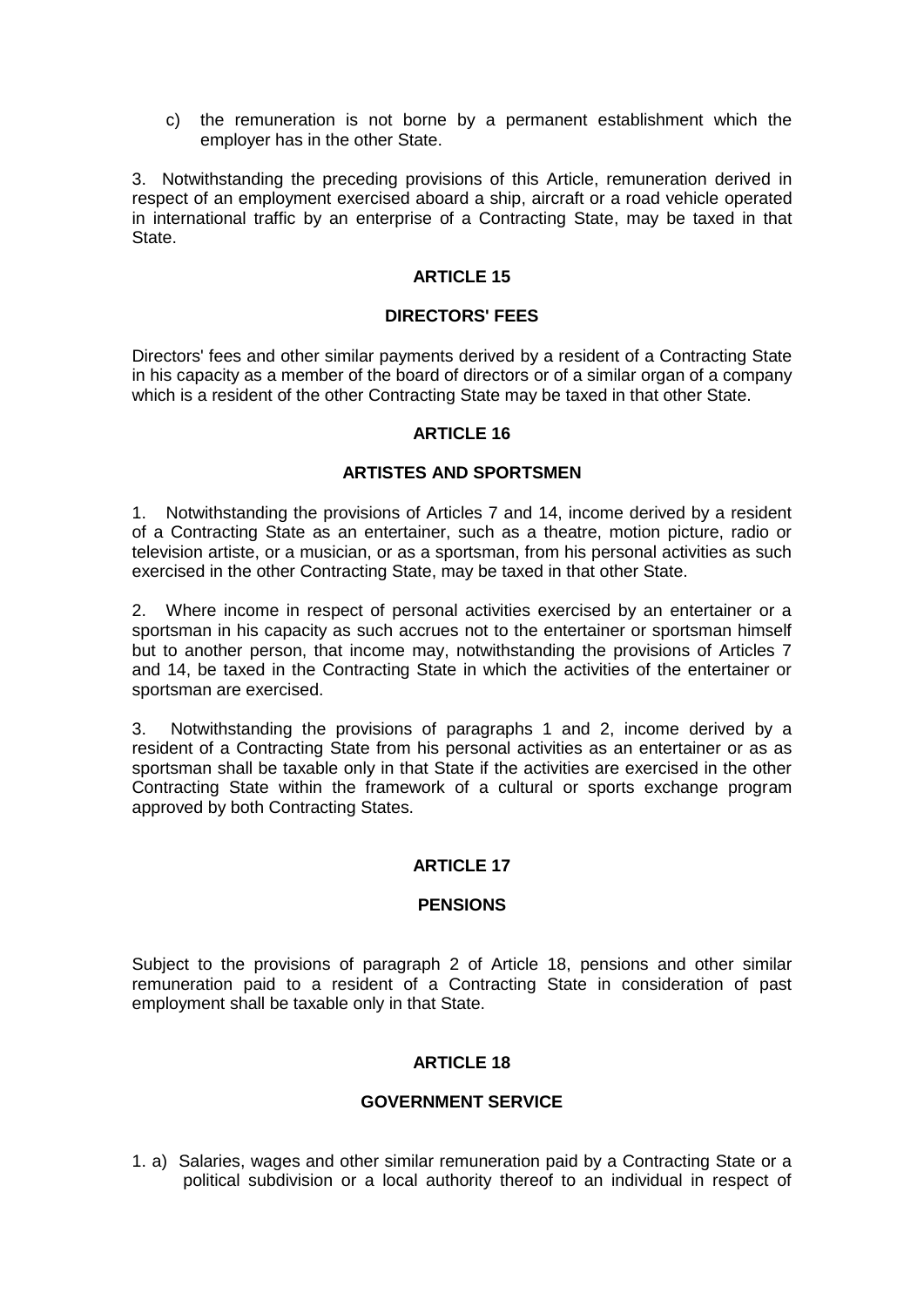services rendered to that State or subdivision or authority shall be taxable only in that State.

- b) However, such salaries, wages and other similar remuneration shall be taxable only in the other Contracting State if the services are rendered in that State and the individual is a resident of that State who:
	- (i) is a national of that State; or
	- (ii) did not become a resident of that State solely for the purpose of rendering the services.
- 2. a) Notwithstanding the provisions of paragraph 1, pensions and other similar remuneration paid by, or out of funds created by, a Contracting State or a political subdivision or a local authority thereof to an individual in respect of services rendered to that State or subdivision or authority shall be taxable only in that State.
	- b) However, such pensions and other similar remuneration shall be taxable only in the other Contracting State if the individual is a resident of, and a national of, that State.

3. The provisions of Articles 14, 15, 16, and 17 shall apply to salaries, wages, pensions, and other similar remuneration in respect of services rendered in connection with a business carried on by a Contracting State or a political subdivision or a local authority thereof.

### **ARTICLE 19**

#### **PROFESORS AND RESEARCHERS**

1. A resident of the Contracting State who, at the invitation of a university, college, school or other similar institution, situated in the other Contracting State and recognized by the Government of that other Contracting State, is temporarily present in that other Contracting State solely for the purpose of teaching, or engaging in research, or both, at the educational institution shall, for a period not exceeding two years from the date of his first arrival in that other Contracting State, be exempt from tax in that other Contracting State on his remuneration for such teaching or research. An individual shall be entitled to the benefits of this Article only once.

2. The provisions of paragraph 1 of this Article shall not apply to remuneration from research if such research is undertaken not in the public interest but primarily for the private benefit of a specific person or persons.

# **ARTICLE 20**

#### **STUDENTS**

Payments which a student or business apprentice who is or was immediately before visiting a Contracting State a resident of the other Contracting State and who is present in the first-mentioned State solely for the purpose of his education or training receives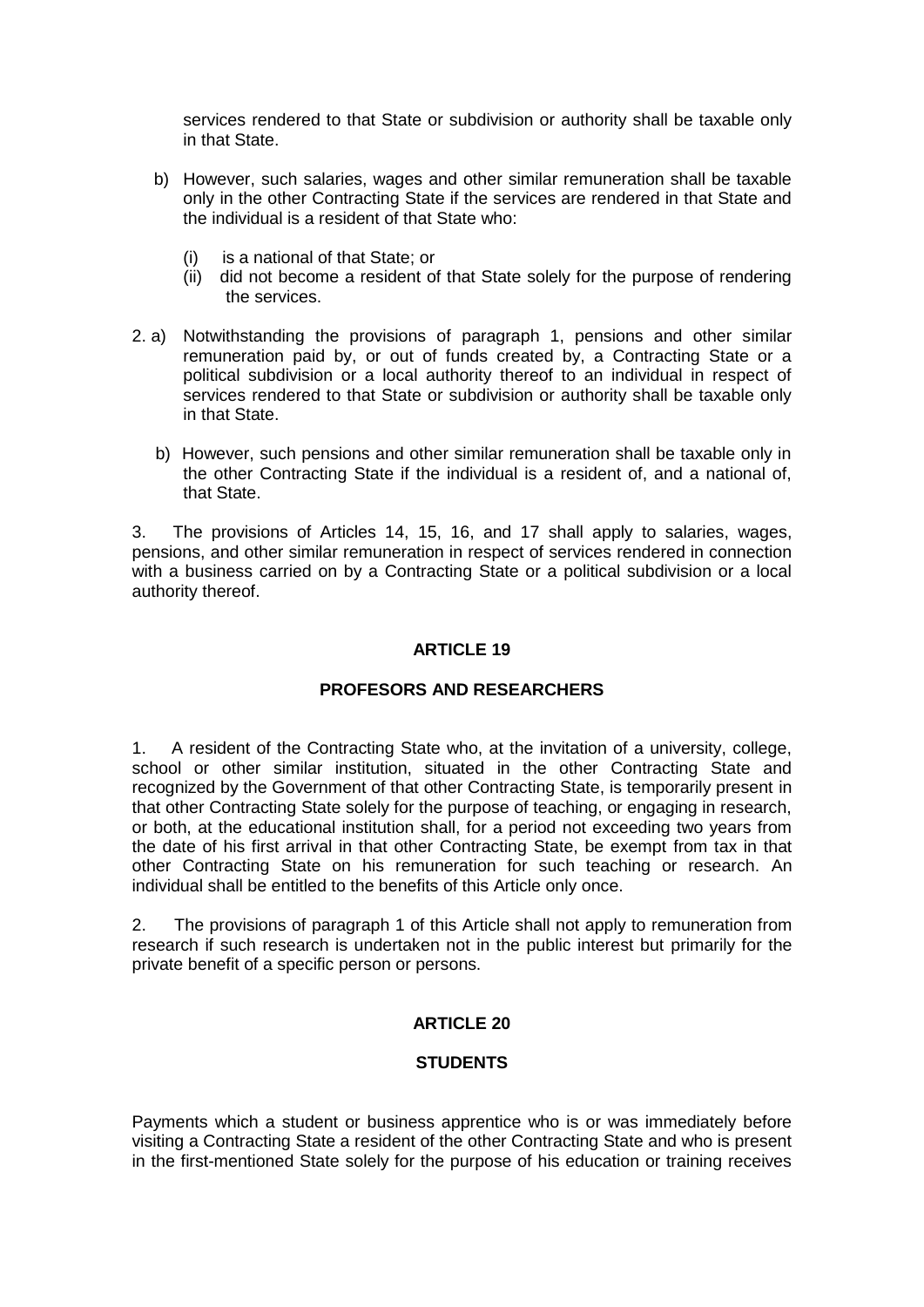for the purpose of his maintenance, education or training shall not be taxed in that State, provided that such payments arise from sources outside that State.

# **ARTICLE 21**

# **OTHER INCOME**

1. Items of income of a resident of a Contracting State, wherever arising, not dealt with in the foregoing Articles of this Convention shall be taxable only in that State.

2. The provisions of paragraph 1 shall not apply to income, other than income from immovable property as defined in paragraph 2 of Article 6, if the recipient of such income, being a resident of a Contracting State, carries on business in the other Contracting State through a permanent establishment situated therein and the right or property in respect of which the income is paid is effectively connected with such permanent establishment. In such case the provisions of Article 7 shall apply.

# **ARTICLE 22**

# **CAPITAL**

1. Capital represented by immovable property referred to in Article 6, owned by a resident of a Contracting State and situated in the other Contracting State, may be taxed in that other State.

2. Capital represented by movable property forming part of the business property of a permanent establishment which an enterprise of a Contracting State has in the other Contracting State may be taxed in that other State.

3. Capital represented by ships, aircraft and road vehicles operated in international traffic, and by movable property pertaining to the operation of such ships, aircraft and road vehicles, shall be taxable only in the Contracting State of which the enterprise owning such capital is a resident.

4. All other elements of capital of a resident of a Contracting State shall be taxable only in that State.

# **ARTICLE 23**

# **ELIMINATION OF DOUBLE TAXATION**

1. Where a resident of a Contracting State derives income or owns capital which, in accordance with the provisions of this Convention, may be taxed in the other Contracting State, the first-mentioned State shall allow:

a) as deduction from the tax on the income of that resident, an amount equal to the income tax paid in that other State;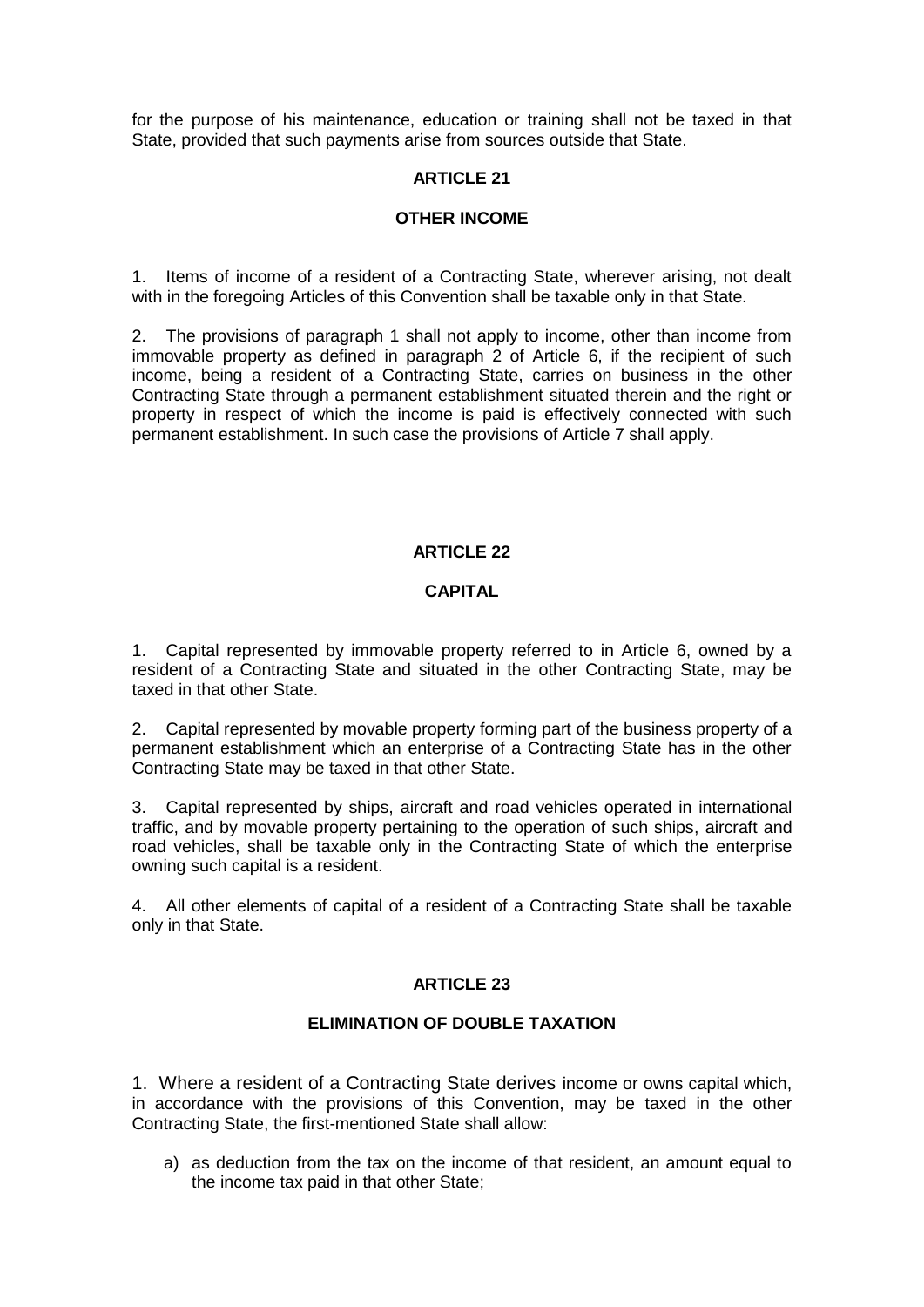b) as a deduction from the tax on the capital of that resident, an amount equal to the capital tax paid in that other State.

Such deduction in either case shall not, however, exceed that part of the income tax or capital tax, as computed before the deduction is given, which is attributable, as the case may be, to the income or the capital which may be taxed in that other State.

2. Where in accordance with any provision of the Convention income derived or capital owned by a resident of a Contracting State is exempt from tax in that State, such State may nevertheless, in calculating the amount of tax on the remaining income or capital of such resident, take into account the exempted income or capital.

# **ARTICLE 24**

# **NON-DISCRIMINATION**

1. Nationals of a Contracting State shall not be subjected in the other Contracting State to any taxation or any requirement connected therewith, which is other or more burdensome than the taxation and connected requirements to which nationals of that other State in the same circumstances, in particular with respect to residence, are or may be subjected. This provision shall, notwithstanding the provisions of Article 1, also apply to persons who are not residents of one or both of the Contracting States.

2. Stateless persons who are residents of a Contracting State shall not be subjected in either Contracting State to any taxation or any requirement connected therewith, which is other or more burdensome than the taxation and connected requirements to which nationals of the State concerned in the same circumstances, in particular with respect to residence, are or may be subjected.

3. The taxation on a permanent establishment which an enterprise of a Contracting State has in the other Contracting State shall not be less favourably levied in that other State than the taxation levied on enterprises of that other State carrying on the same activities. This provision shall not be construed as obliging a Contracting State to grant to residents of the other Contracting State any personal allowances, reliefs and reductions for taxation purposes on account of civil status or family responsibilities which it grants to its own residents.

4. Except where the provisions of paragraph 1 of Article 9, paragraph 7 of Article 11, or paragraph 6 of Article 12, apply, interest, royalties and other disbursements paid by an enterprise of a Contracting State to a resident of the other Contracting State shall, for the purpose of determining the taxable profits of such enterprise, be deductible under the same conditions as if they had been paid to a resident of the first-mentioned State. Similarly, any debts of an enterprise of a Contracting State to a resident of the other Contracting State shall, for the purpose of determining the taxable capital of such enterprise, be deductible under the same conditions as if they had been contracted to a resident of the first-mentioned State.

5. Enterprises of a Contracting State, the capital of which is wholly or partly owned or controlled, directly or indirectly, by one or more residents of the other Contracting State, shall not be subjected in the first-mentioned State to any taxation or any requirement connected therewith which is other or more burdensome than the taxation and connected requirements to which other similar enterprises of the first-mentioned State are or may be subjected.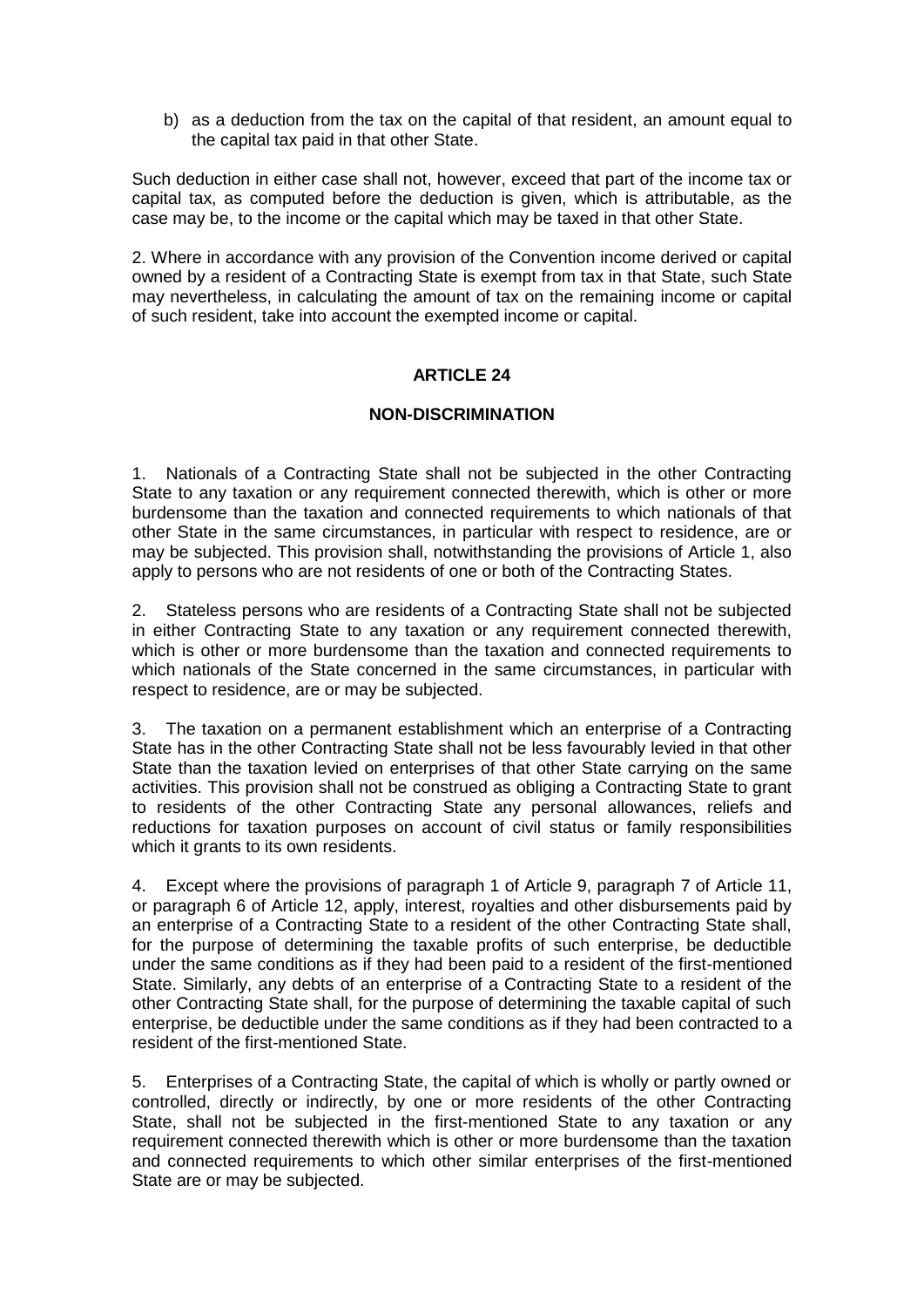6. The provisions of this Article shall, notwithstanding the provisions of Article 2, apply to taxes of every kind and description.

# **ARTICLE 25**

#### **MUTUAL AGREEMENT PROCEDURE**

1. Where a person considers that the actions of one or both of the Contracting States result or will result for him in taxation not in accordance with the provisions of this Convention, he may, irrespective of the remedies provided by the domestic law of those States, present his case to the competent authority of the Contracting State of which he is a resident or, if his case comes under paragraph 1 of Article 24, to that of the Contracting State of which he is a national. The case must be presented within three years from the first notification of the action resulting in taxation not in accordance with the provisions of the Convention.

2. The competent authority shall endeavour, if the objection appears to it to be justified and if it is not itself able to arrive at a satisfactory solution, to resolve the case by mutual agreement with the competent authority of the other Contracting State, with a view to the avoidance of taxation which is not in accordance with the Convention. Any agreement reached shall be implemented notwithstanding any time limits in the domestic law of the Contracting States.

3. The competent authorities of the Contracting States shall endeavour to resolve by mutual agreement any difficulties or doubts arising as to the interpretation or application of the Convention. They may also consult together for the elimination of double taxation in cases not provided for in the Convention.

4. The competent authorities of the Contracting States may communicate with each other directly, including through a joint commission consisting of themselves or their representatives, for the purpose of reaching an agreement in the sense of the preceding paragraphs.

# **ARTICLE 26**

# **EXCHANGE OF INFORMATION**

1. The competent authorities of the Contracting States shall exchange such information as is foreseeably relevant for carrying out the provisions of this Convention or to the administration or enforcement of the domestic laws concerning taxes of every kind and description imposed on behalf of the Contracting States, or of their political subdivisions or local authorities, insofar as the taxation thereunder is not contrary to the Convention. The exchange of information is not restricted by Articles 1 and 2.

2. Any information received under paragraph 1 by a Contracting State shall be treated as secret in the same manner as information obtained under the domestic laws of that State and shall be disclosed only to persons or authorities (including courts and administrative bodies) concerned with the assessment or collection of, the enforcement or prosecution in respect of, the determination of appeals in relation to the taxes referred to in paragraph 1, or the oversight of the above. Such persons or authorities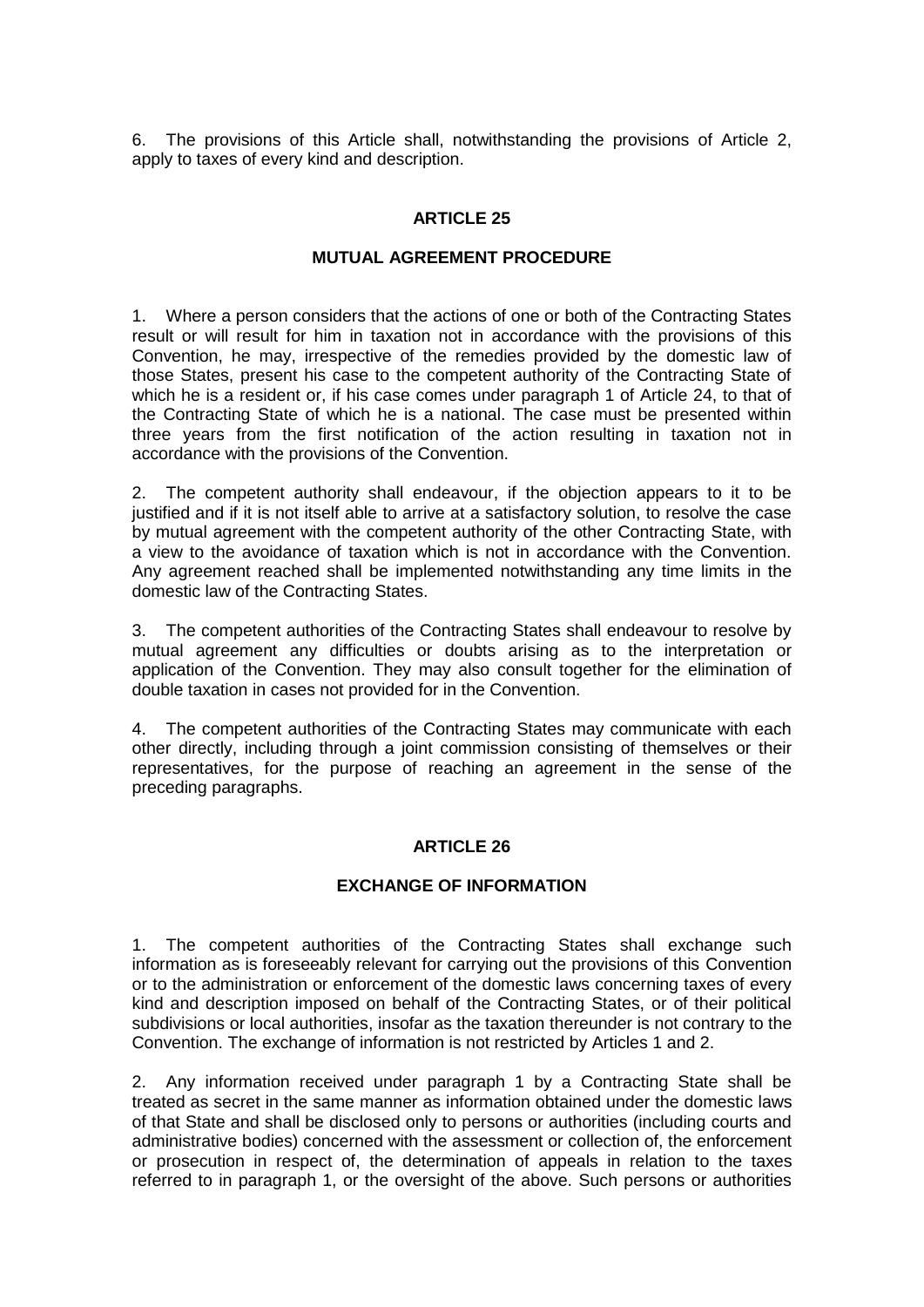shall use the information only for such purposes. They may disclose the information in public court proceedings or in judicial decisions.

3. In no case shall the provisions of paragraphs 1 and 2 be construed so as to impose on a Contracting State the obligation:

- a) to carry out administrative measures at variance with the laws and administrative practice of that or of the other Contracting State;
- b) to supply information which is not obtainable under the laws or in the normal course of the administration of that or of the other Contracting State;
- c) to supply information which would disclose any trade, business, industrial, commercial or professional secret or trade process, or information, the disclosure of which would be contrary to public policy (ordre public).

4. If information is requested by a Contracting State in accordance with this Article, the other Contracting State shall use its information gathering measures to obtain the requested information, even though that other State may not need such information for its own tax purposes. The obligation contained in the preceding sentence is subject to the limitations of paragraph 3 but in no case shall such limitations be construed to permit a Contracting State to decline to supply information solely because it has no domestic interest in such information.

5. In no case shall the provisions of paragraph 3 be construed to permit a Contracting State to decline to supply information solely because the information is held by a bank, other financial institution, nominee or person acting in an agency or a fiduciary capacity or because it relates to ownership interests in a person.

# **ARTICLE 27**

# **MEMBERS OF DIPLOMATIC MISSIONS AND CONSULAR POSTS**

Nothing in this Convention shall affect the fiscal privileges of members of diplomatic missions or consular posts under the general rules of international law or under the provisions of special agreements.

# **ARTICLE 28**

# **ENTRY INTO FORCE**

1. The Contracting States shall notify each other in writing, through diplomatic channels, that the procedures required by its law for the entry into force of this Convention have been completed. The Convention shall enter into force on the date of receipt of the last notification.

2. This Convention shall be applicable:

- a) in respect of taxes withheld at source, to income derived on or after 1 January of the calendar year next following the year in which the Convention enters into force;
- b) in respect of other taxes on income, and taxes on capital, to taxes chargeable for any taxable year beginning on or after 1 January of the calendar year next following the year in which the Convention enters into force.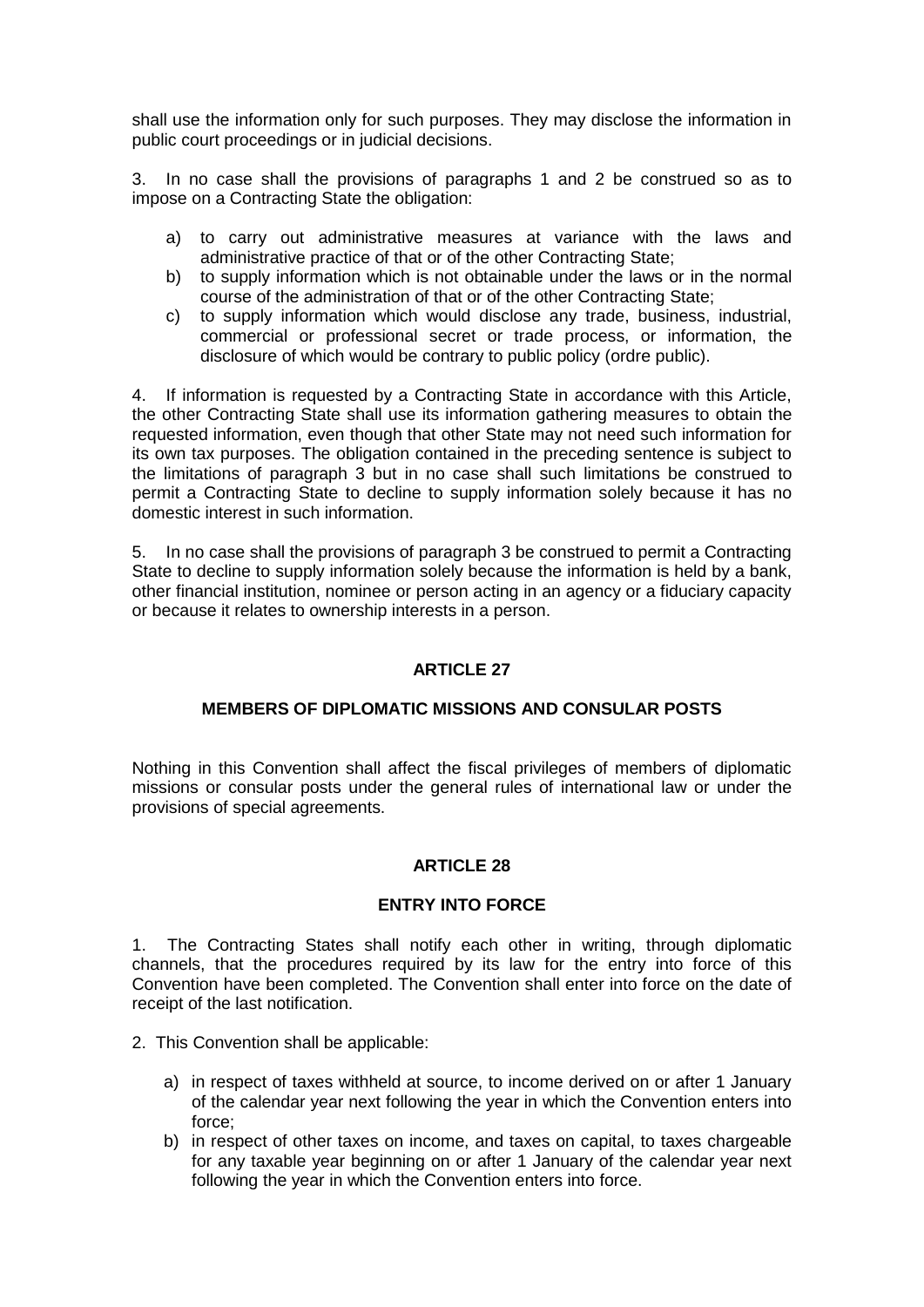#### **ARTICLE 29**

# **TERMINATION**

This Convention shall remain in force until terminated by a Contracting State. Either Contracting State may terminate the Convention, through diplomatic channels, by giving written notice of termination at least six months before the end of any calendar year following after the period of five years from the date on which the Convention enters into force. In such event, the Convention shall cease to have effect:

- a) in respect of taxes withheld at source, to income derived on or after 1 January of the calendar year next following the year in which the notice is given;
- b) in respect of other taxes on income, and taxes on capital, to taxes chargeable for any taxable year beginning on or after 1 January of the calendar year next following the year in which the notice is given.

IN WITNESS WHEREOF the undersigned, duly authorized thereto, have signed this Convention.

DONE at Yerevan this  $11<sup>th</sup>$  day of October 2010 in two originals, in the Armenian, Slovenian and English languages, all texts being equally authentic. In case of divergence between any of the texts, the English text shall prevail.

> **For the Republic of Armenia:**

**For the Republic of Slovenia:**